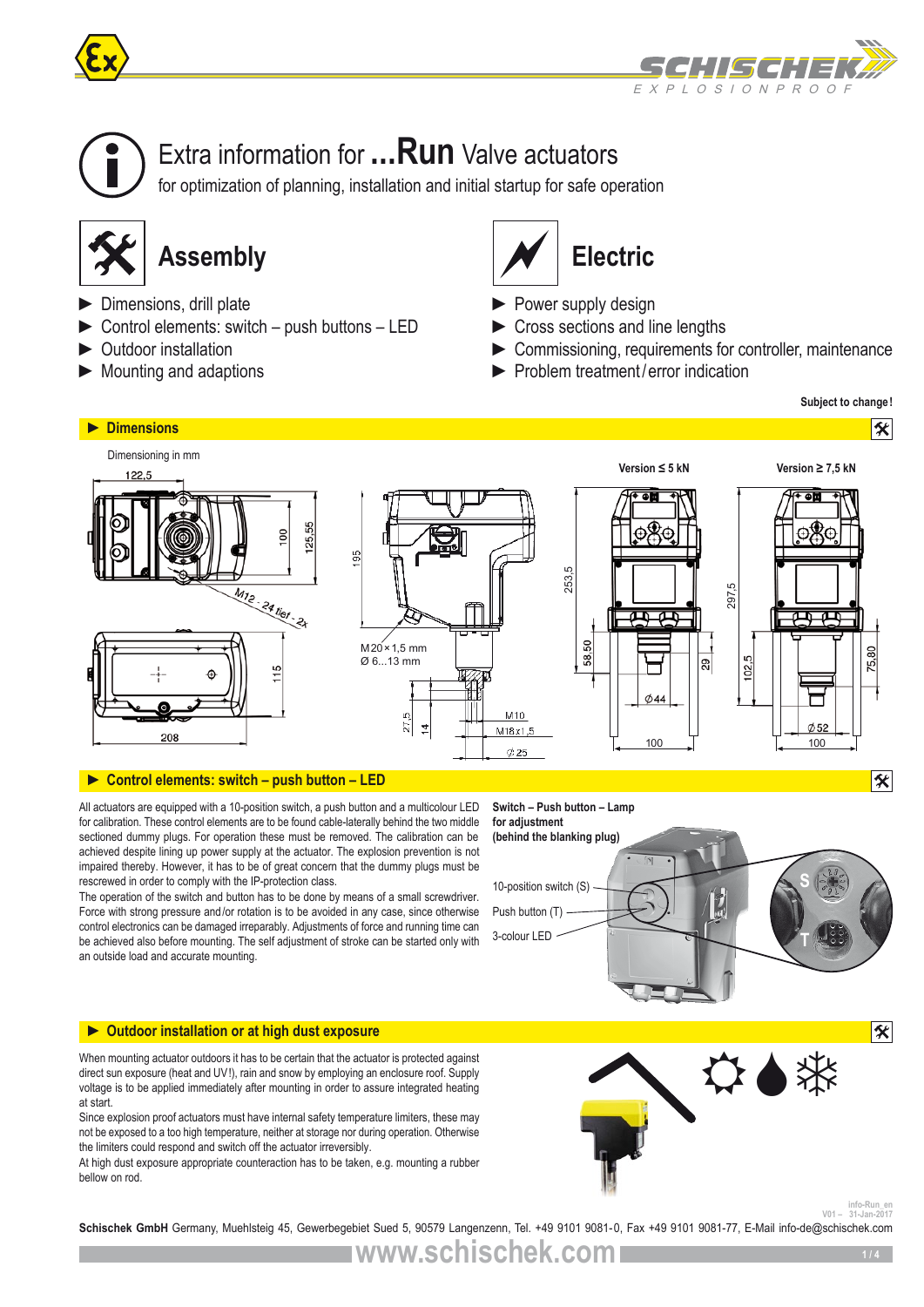



# **► Mounting of ...Run actuators**

When mounting particularly observe the following:

- The linkage spacer columns for the actuators should only be mounted vertically.
- Valve actuators should only be mounted as shown, never suspended.
- When mounting on a steam valve, the actuator should not be mounted vertically above the valve as the rising heat and steam could cause damage at parts of the actuator.
- If mounted outside or in areas with a high level of humidity, the drive must be equipped with a heater
- Vibration should be avoided, they shorten the serviceable life of the actuators. Suitable shock absorption should be incorporated.
- Pressure fluctuations in steam systems must be avoided to protect the actuator.

# **Valve adaption**

For mounting and adjustment act as follows:

- The actuator needs a specific linkage to match the selected valve
- The construction of the valve linkage is determined by the used valve
- Check the stroke of actuator and compare with valve if necessary adjust stroke
- Check adaption
- Mount actuator to valve

### **Stroke setting**

The max. stroke is 60 mm. To reduce this turn the adjusting screw. Open the lateral cover of actuator. Remove the 5 screws of the cover and set the adjusting screw of needed stroke. (see ...Run data sheet page 4).

- 1. The actuator will be delivered with retracted stroke!
- 2. Place the actuator on the valve body and attach with the nuts and washers provided.
- 3. Remove the cap nut (2) and screw the connecting parts with the connecting nut (3), taking care not to damage the valve spindle. The spindle should be retracted as far as possible into the valve body.
- 4. Allow enough distance between the threaded bolt head (4) and the rod of the actuator, **noting the travel of the valve spindle.** Any adjustment can be done by screwing the bolt (4) into the connection nut (3).
- 5. Screw the nut (5) hand tight. Draw out the valve spindel with the connecting parts until contact is made to the threaded actuator rod and join with the cap nut (2). **Do not overthighten (max. 4 Nm) otherwise damage will be cause to the mounting bracket.**
- 6. Connect the actuator to the supply in accordance with the wiring diagram.
- 7. Operate the actuator electrically to fully extend the actuators rod. For modulated controlled actuator with a 4 mA or 0 VDC positioning signal or by connecting to load via terminal 4 (if no positioning signal available). Visual check that the valve is closed. Minor adjustment to the travel can be achieved by turning the threaded bolt (4).
- 8. Connections: take care not to operate the actuator against the stroke otherwise damage to mounting bracket may occure.
- 9. Start adjustment drive.
- 10. The actuator is ready to operate.

## **Commissioning on a 2- or 3-way valve**

#### **2-way valve**

- Use only adaptions suitable for the drive
- Mount adaption to actuator
- Set stroke considering internal and external end positions
- Push button (T) for 3 sek. (necessary for "modulation" Y-types)
- Actuator drives in the adjusted end position and scales the stroke automatically

### **3-way valve**

An adaption on a 3-way valve is checked as above. You only need to take into account that the lift rod must move to both of the valve closures. This can necessitate a repeated check or adjustment.





#### **Fixing the valve stroke into position**

With 3-way valves the valve stroke must be less than the actuator's stroke. The valve stroke must be measured exactly so as to eliminate ±tolerances. The actuator's stroke must be slightly greater than the valve stroke (3-way valves close in two directions). For 2-way valves it is possible to use the value stated in the written information. However, many valve manufacturers do not allow travel beyond its fully opened/closed position (2-way valves only close in one direction).

info-Run\_en<br><sup>31-Jan-2017</sup> - <sup>101</sup> - <sup>31-Jan-2017</sub><br>**Schischek GmbH** Germany, Muehlsteig 45, Gewerbegebiet Sued 5, 90579 Langenzenn, Tel. +49 9101 9081-0, Fax +49 9101 9081-77, E-Mail info-de@schischek.com</sup>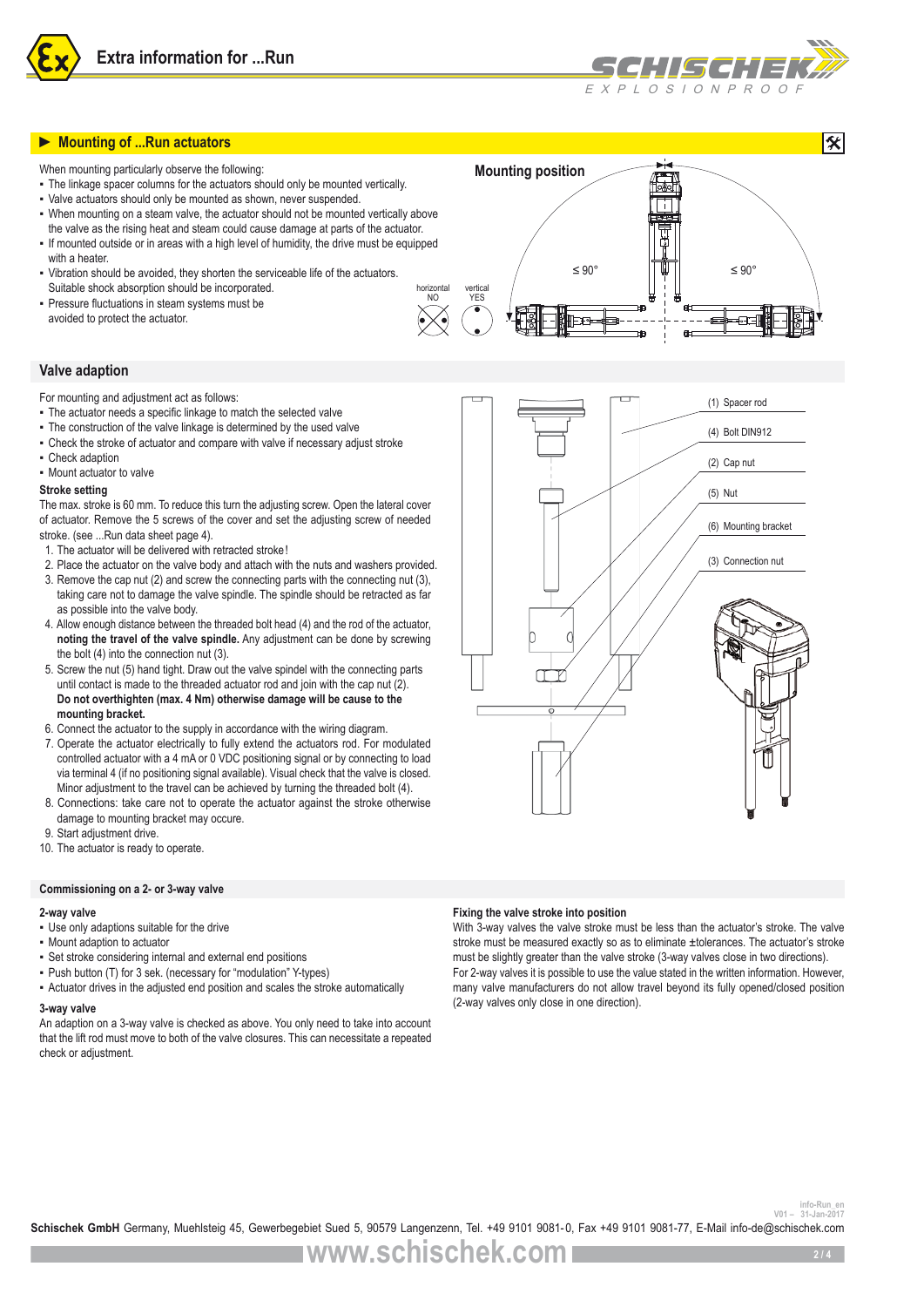



The design of the on-site supply depends on the selected motor running time and selected supply voltage. Accompanying values are "about values" since there can be construction unit dispersions within electronics. The power consumption in the blocking position is run time independently at approx. 5 W. The power consumption for the heater is approx. 16 W. The heater switches on only when motor is in idle position!

The initial starting supply voltage required by the actuators power supply unit is approx. 2.0 A. The starting pulse takes about 1 sec. (Please consider this while concepting the cross section of the supply line). The power factor is between 0.8 and 0.5 in dependence of motor running time. A line protection should be with min. 2 AT.

- Power connection must be made with switched off circuits, always!
- Do not open the junction box when circuits are live
- Note supply voltage!
- Wrong connection or over voltage are not covered by warranty
- The cable of the actuator must be installed in a fixed position and protected against mechanical and thermical damage
- **Electrical connection with integral terminals only**
- Electrical connection with integrated junction box. After this close all openings and thigthen screws
- Inrush current is approx. 2 A up to 1 sec. (please note for dimensioning)
- The cross section of the wiring please choose according the length of the wiring and the necessary power consumption of the actuator. Too small cross sections are very often the reason for malfunctions

|                                                                                                                                                             | Rated current in acc. with motor running time |  |       |  |  |  |  |           |     |      |
|-------------------------------------------------------------------------------------------------------------------------------------------------------------|-----------------------------------------------|--|-------|--|--|--|--|-----------|-----|------|
| Load                                                                                                                                                        |                                               |  | 500 N |  |  |  |  | 1000N     |     |      |
| Voltage Current $2s$ 3s 6s 9s 12s 2s 3s 6s 9s                                                                                                               |                                               |  |       |  |  |  |  |           |     | 12 s |
| <b>24 VDC</b> $I_{\text{Nominal [A]}}$ 0,5 0,4 0,3 0,4 0,3 1,0 0,8 0,6 0,5 1<br><b>120 VAC</b> $I_{\text{Nominal [A]}}$ 0,4 0,3 0,2 0,1 0,1 0,4 0,3 0,2 0,1 |                                               |  |       |  |  |  |  |           |     | 0,5  |
|                                                                                                                                                             |                                               |  |       |  |  |  |  |           |     | 0,1  |
| <b>240 VAC</b> $\begin{bmatrix} N_{\text{O}} & 0.3 & 0.2 & 0.1 & 0.1 & 0.1 \end{bmatrix}$ 0.3                                                               |                                               |  |       |  |  |  |  | $0,2$ 0,1 | 0,1 | 0,1  |

 $X$  P  $\cup$  O  $S$   $\cup$  O  $N$  P  $R$  O

|                                                                                                                  |  |        |  |     | Rated current in acc. with motor running time |       |               |      |
|------------------------------------------------------------------------------------------------------------------|--|--------|--|-----|-----------------------------------------------|-------|---------------|------|
| Load                                                                                                             |  | 2500 N |  |     |                                               | 5000N |               |      |
| Voltage Current $2s$ 3s 6s 9s 12s 2s 3s 6s 9s                                                                    |  |        |  |     |                                               |       |               | 12 s |
| <b>24 VDC</b> $\begin{bmatrix} \text{Normal} & 0.6 \\ 0.6 \\ 0.5 \end{bmatrix}$ 0.5 0.3 0.3 0.3 1.1 0.75 0.4 0.3 |  |        |  |     |                                               |       |               | 0,3  |
| <b>120 VAC</b> $\begin{bmatrix} N_{\text{Ominal}}[\text{A}] \end{bmatrix}$ 0,4 0,3 0,2 0,1 0,1 0,5               |  |        |  |     |                                               |       | $0,4$ 0,4 0,3 | 0,3  |
| <b>240 VAC</b> $\left  \right _{\text{Nominal [A]}}\right $ 0,3 0,2 0,1 0,1 0,1                                  |  |        |  | 0,3 | $0.2 \quad 0.1$                               |       | 0.1           |      |

|                                                                                                                                                                                                                              |  |       | Rated current in acc. with motor running time |  |          |  |
|------------------------------------------------------------------------------------------------------------------------------------------------------------------------------------------------------------------------------|--|-------|-----------------------------------------------|--|----------|--|
| Load                                                                                                                                                                                                                         |  | 7500N |                                               |  | 10.000 N |  |
| Voltage Current $4s$ 6s 9s 12s 15s $4s$ 6s 9s 12s 15s                                                                                                                                                                        |  |       |                                               |  |          |  |
| <b>24 VDC</b> $I_{\text{Nominal [A]}}$ 1,2 1,0 0,8 0,6 0,4 1,5 1,2 1,0 0,7 0,5                                                                                                                                               |  |       |                                               |  |          |  |
| <b>120 VAC</b> $\begin{bmatrix} 1 \\ \text{Normal}[A] \end{bmatrix}$ 0,5 0,5 0,4 0,3 0,3 0,5 0,4 0,4 0,4 0,3<br><b>240 VAC</b> $\begin{bmatrix} 1 \\ \text{Normal}[A] \end{bmatrix}$ 0,5 0,5 0,4 0,4 0,3 0,6 0,5 0,4 0,4 0,2 |  |       |                                               |  |          |  |
| 240 VAC INominal [A] 0,5 0,5 0,4 0,4 0,3 0,6 0,5 0,4 0,4                                                                                                                                                                     |  |       |                                               |  |          |  |



24 V power supply with wire diameter 1,5 mm² = cable length 126 m

electrolytic copper with a coefficient of 56 m/ $\Omega$ mm<sup>2</sup>)

info-Run\_en<br><sup>31-Jan-2017</sup> - <sup>101</sup>- <sup>31-Jan-2017</sub><br>**Schischek GmbH** Germany, Muehlsteig 45, Gewerbegebiet Sued 5, 90579 Langenzenn, Tel. +49 9101 9081-0, Fax +49 9101 9081-77, E-Mail info-de@schischek.com</sup>

**www.schischek.com**